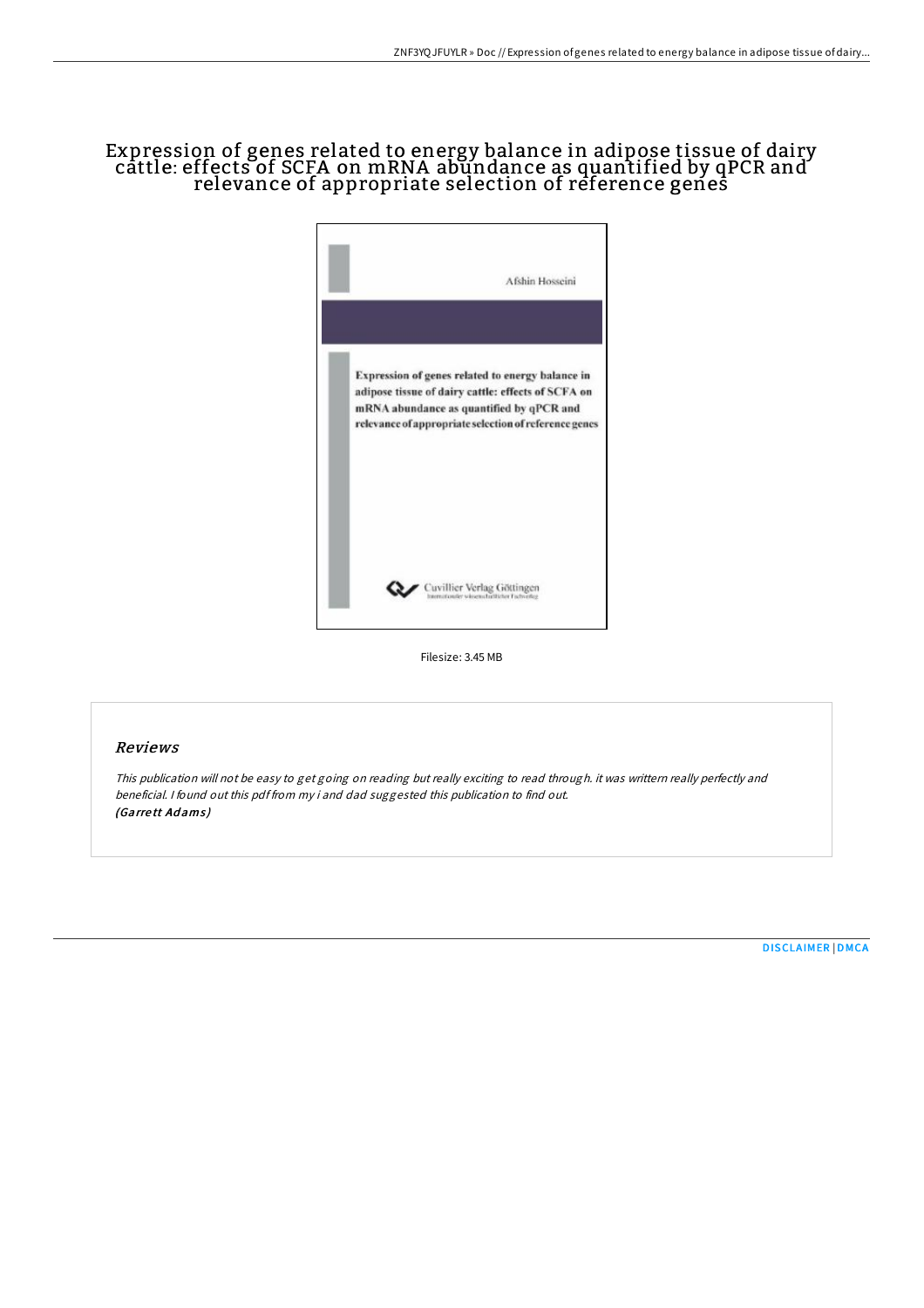## EXPRESSION OF GENES RELATED TO ENERGY BALANCE IN ADIPOSE TISSUE OF DAIRY CATTLE: EFFECTS OF SCFA ON MRNA ABUNDANCE AS QUANTIFIED BY QPCR AND RELEVANCE OF APPROPRIATE SELECTION OF REFERENCE GENES



To read Expression of genes related to energy balance in adipose tissue of dairy cattle: effects of SCFA on mRNA abund ance as quantified by qPCR and relevance of appropriate selection of reference genes PDF, please refer to the button under and save the file or gain access to other information that are related to EXPRESSION OF GENES RELATED TO ENERGY BALANCE IN ADIPOSE TISSUE OF DAIRY CATTLE: EFFECTS OF SCFA ON MRNA ABUNDANCE AS QUANTIFIED BY QPCR AND RELEVANCE OF APPROPRIATE SELECTION OF REFERENCE GENES book.

Cuvillier Verlag Okt 2010, 2010. Buch. Condition: Neu. Neuware - The aim of this thesis was to study the effect of propionate (C3) and ßhydroxybutyrate (BHB) on the mRNA abundance of reference genes (RGs) and of the genes of interest (GOI) related to energy balance, by short term incubation (4 h) in bovine AT explants in vitro. Herein, we focused on three aspects: First, the differential effect of C3 and BHB on RGs and their use in gene expression normalization to improve the reliability of quantitative real-time PCR (qPCR) data. For this purpose, geNormTM and Normfinder programs were used to identify the RGs with highest stability. The geometric mean of the RGs identified by geNormTM as being most stable in C3 and BHB treatment was used for accurate normalization. Second, to explore the effects of C3 and BHB on the mRNA abundance of energy balance related genes in subcutaneous (SC) and retroperitoneal (RP) adipose tissue (AT) explants. We demonstrated that in vitro stimulation of bovine SC and RP AT explants with different concentrations of C3 or BHB in short-term exerts differentiated effects on the mRNA abundance of the analyzed energy balance related genes adiponectin, adiponectin Receptor 1 (AdipoR1), AdipoR2, peroxisome proliferation-activated receptor gamma 2 (PPAR 2), insulin receptor substrate 1 (IRS-1), CCAAT/enhancer binding protein a (C/EBPa), facilitated glucose transporter 4 (GLUT4), interleukin 6 (IL-6) and sterol regulatory element-binding protein 1 (SREBP1). Adiponectin receptor 1 and AdipoR2 mRNA were less affected by BHB than by C3 in the bovine explant model, indicating that the bovine adiponectin system might be more sensitive to C3 than to BHB. The mRNA abundance of PPAR 2, a key regulator of adipogenesis, was increased by C3 in SC AT explants, while C3 suppressed mRNA abundance of IRS-1 in RP AT. The insulin-induced alterations were limited to...

 $\mathbb{B}$ Read Expression of genes related to energy balance in adipose tissue of dairy cattle: effects of SCFA on mRNA abund ance as q[uantified](http://almighty24.tech/expression-of-genes-related-to-energy-balance-in.html) by qPCR and relevance of appropriate selection of reference genes Online **Download PDF Expression of genes related to energy balance in adipose tissue of dairy cattle: effects of SCFA** on mRNA abundance as q[uantified](http://almighty24.tech/expression-of-genes-related-to-energy-balance-in.html) by qPCR and relevance of appropriate selection of reference genes